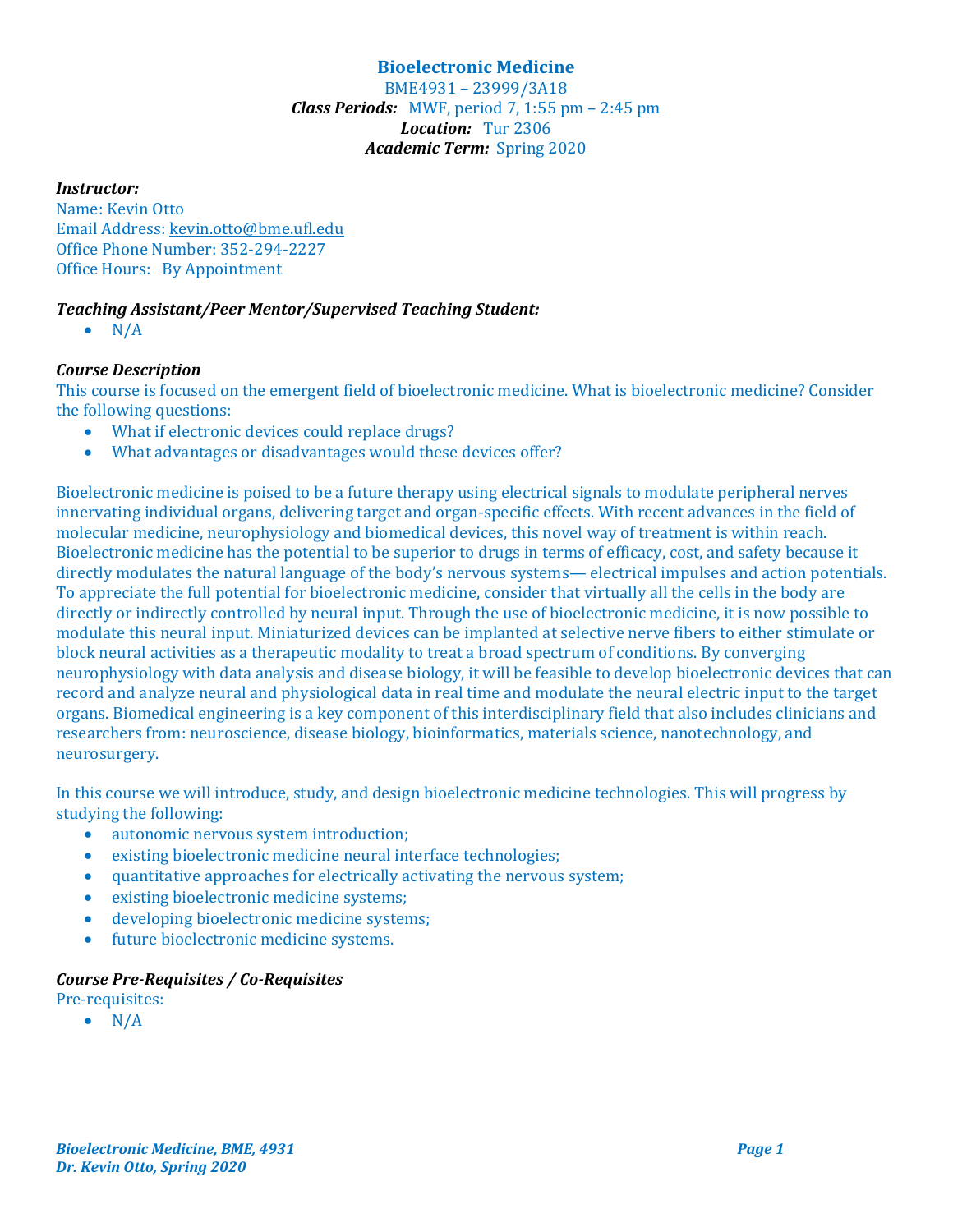## *Course Objectives*

- Define bioelectronic medicine
- Critically evaluate a bioelectronic medicine approach and system
- Identify opportunities for future bioelectronic medicine applications
- Design a bioelectronic approach and an evaluation framework for said system

### *Materials and Supply Fees*

 $\bullet$  N/A

## *Professional Component (ABET):*

This course incorporates mathematics and basic sciences appropriate to Biomedical Engineering. Basic sciences are defined as biological, chemical, and physical sciences. It also incorporates engineering topics, consisting of engineering sciences and engineering design appropriate to Biomedical Engineering.

### *Relation to Program Outcomes (ABET):*

| <b>ABET Outcome</b>                                                                                                                                                                                                                                 | Coverage* |
|-----------------------------------------------------------------------------------------------------------------------------------------------------------------------------------------------------------------------------------------------------|-----------|
| 1. an ability to identify, formulate, and solve complex engineering problems by<br>applying principles of engineering, science, and mathematics                                                                                                     |           |
| 2. an ability to apply engineering design to produce solutions that meet specified needs<br>with consideration of public health, safety, and welfare, as well as global, cultural,<br>social, environmental, and economic factors                   |           |
| 3. an ability to communicate effectively with a range of audiences                                                                                                                                                                                  | Medium    |
| 4. an ability to recognize ethical and professional responsibilities in engineering<br>situations and make informed judgments, which must consider the impact of<br>engineering solutions in global, economic, environmental, and societal contexts |           |
| 5. an ability to function effectively on a team whose members together provide<br>leadership, create a collaborative and inclusive environment, establish goals, plan<br>tasks, and meet objectives                                                 | High      |
| 6. an ability to develop and conduct appropriate experimentation, analyze and<br>interpret data, and use engineering judgment to draw conclusions                                                                                                   |           |
| 7. an ability to acquire and apply new knowledge as needed, using appropriate learning<br>strategies                                                                                                                                                | High      |

### *Required Textbooks and Software*

 $\bullet$  N/A

### *Recommended Materials*

- a. Integrative Action of the Autonomic Nervous System, Wilfrid Janig, ISBN # 9780511541667
- b. Bioelectricity: A Quantitative Approach, Robert Plonsey and Roger C. Barr, ISBN # 978-0387488646
- c. Bioelectromagnetism Principles and Applications of Bioelectric and Biomagnetic Fields, Jaakko Malmivuo and Robert Plonsey, ISBN # 978-0195058239
- d. MATLAB student edition (from the bookstore), OR access to a computer with MATLAB, OR use online at http://info.apps.ufl.edu

### *Course Schedule*

Separate file will be made available via E-Learning during the semester.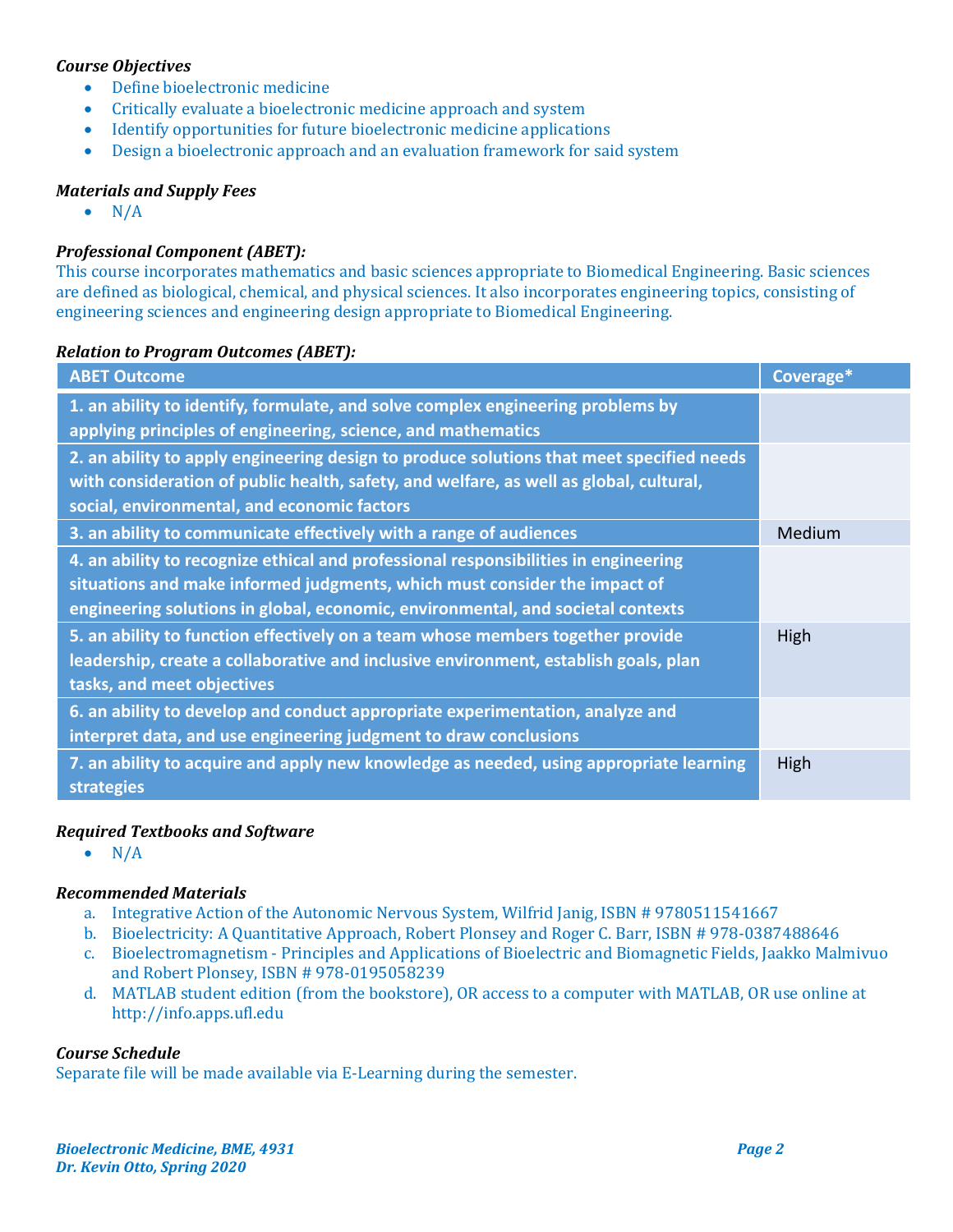# *Attendance Policy, Class Expectations, and Make‐Up Policy*

Class participation is required and part of the final grade. Exceptions are made conforming to university policies, but the instructor must be notified in advance.

### *Evaluation of Grades*

Homework and quizzes will be assigned regarding material presented in lecture format. There will be a take-home midterm evaluation.

Students will work in groups on 3 major activities: a disease deep-dive, a literature review, and a proposal.

There will be various graded discussion boards and peer reviews of in-class presentations.

| Assignments                        | 10%  |
|------------------------------------|------|
| Quizzes                            | 10%  |
| <b>Discussion Boards</b>           | 10%  |
| Peer Evaluations                   | 10%  |
| Disease Topic Presentation (Group) | 10%  |
| Journal Club Activity (Group)      | 20%  |
| Proposal Presentation (Group)      | 10%  |
| Written Proposal (Group)           | 10%  |
| Proposal Review (Individual)       | 10%  |
| Total                              | 100% |

## *Grading Policy*

| <b>Percent</b> | Grade | Grade<br><b>Points</b> |
|----------------|-------|------------------------|
| $94.0 - 100$   | A     | 4.00                   |
| $90.0 - 94$    | A-    | 3.67                   |
| $87.0 - 90$    | $B+$  | 3.33                   |
| $84.0 - 87$    | B     | 3.00                   |
| $80.0 - 84$    | $B-$  | 2.67                   |
| $77.0 - 80$    | $C+$  | 2.33                   |
| $74.0 - 77$    | C.    | 2.00                   |
| $70.0 - 74$    | $C-$  | 1.67                   |
| $67.0 - 70$    | D+    | 1.33                   |
| $64.0 - 67$    | D     | 1.00                   |
| $61.0 - 64$    | D-    | 0.67                   |
| <61            | E     | 0.00                   |

More information on UF grading policy may be found at: https://catalog.ufl.edu/ugrad/current/regulations/info/grades.aspx

### *Students Requiring Accommodations*

Students with disabilities requesting accommodations should first register with the Disability Resource Center (352- 392-8565, https://www.dso.ufl.edu/drc) by providing appropriate documentation. Once registered, students will receive an accommodation letter which must be presented to the instructor when requesting accommodation. Students with disabilities should follow this procedure as early as possible in the semester.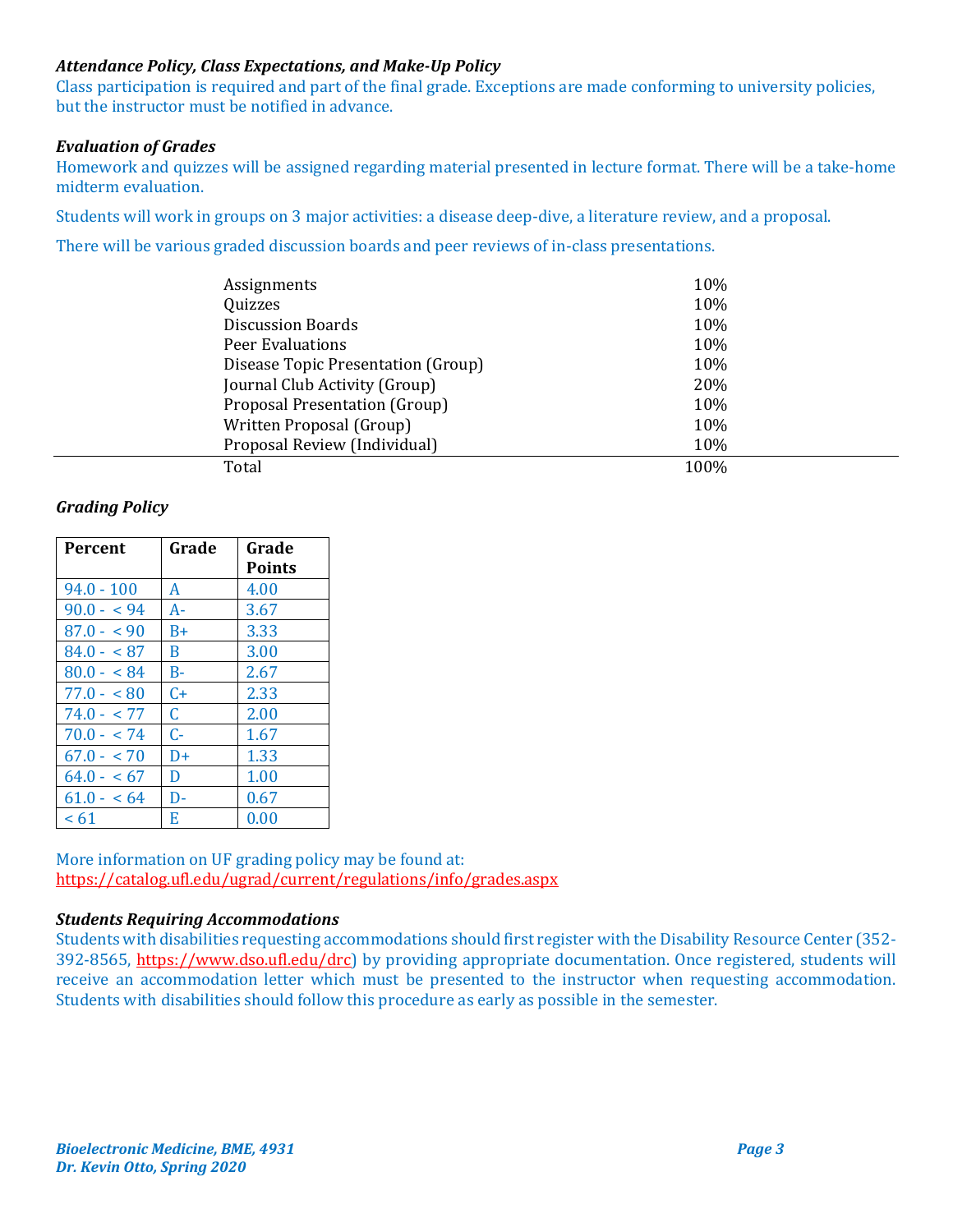## *Course Evaluation*

Students are expected to provide professional and respectful feedback on the quality of instruction in this course by completing course evaluations online via GatorEvals. Guidance on how to give feedback in a professional and respectful manner is available at https://gatorevals.aa.ufl.edu/students/. Students will be notified when the evaluation period opens, and can complete evaluations through the email they receive from GatorEvals, in their Canvas course menu under GatorEvals, or via https://ufl.bluera.com/ufl/. Summaries of course evaluation results are available to students at https://gatorevals.aa.ufl.edu/public-results/.

## *University Honesty Policy*

UF students are bound by The Honor Pledge which states, "We, the members of the University of Florida community, pledge to hold ourselves and our peers to the highest standards of honor and integrity by abiding by the Honor Code. On all work submitted for credit by students at the University of Florida, the following pledge is either required or implied: "On my honor, I have neither given nor received unauthorized aid in doing this assignment." The Honor Code (https://www.dso.ufl.edu/sccr/process/student-conduct-honor-code) specifies a number of behaviors that are in violation of this code and the possible sanctions. In adopting this Honor Code, the students of the University of Florida recognize that academic honesty and integrity are fundamental values of the University community. Students who enroll at the University commit to holding themselves and their peers to the high standard of honor required by the Honor Code. Any individual who becomes aware of a violation of the Honor Code is bound by honor to take corrective action. The quality of a University of Florida education and the value of your degree is dependent upon the community acceptance and enforcement of the Honor Code.

 **Plagiarism** is a common infraction to the UF Honor Code. If you are confused as to what constitutes plagiarism, see here: https://guides.uflib.ufl.edu/copyright/plagiarism. Plagiarism on any of your assignments **will be reported to the Dean of Students as a UF Student Honor Code violation.** Also, note that **copying solutions for any assignment, regardless of the source (e.g. other students, pirated website solutions), will be treated as plagiarism.** If you have any questions or concerns, please consult with the instructor in this class. Note that failure to comply with this commitment will result in disciplinary action compliant with the UF Student Honor Code Procedures.

### *Commitment to a Safe and Inclusive Learning Environment*

The Herbert Wertheim College of Engineering values broad diversity within our community and is committed to individual and group empowerment, inclusion, and the elimination of discrimination. It is expected that every person in this class will treat one another with dignity and respect regardless of gender, sexuality, disability, age, socioeconomic status, ethnicity, race, and culture.

If you feel like your performance in class is being impacted by discrimination or harassment of any kind, please contact your instructor or any of the following:

- Your academic advisor or Graduate Program Coordinator
- Robin Bielling, Director of Human Resources, 352-392-0903, rbielling@eng.ufl.edu
- Curtis Taylor, Associate Dean of Student Affairs, 352-392-2177, taylor@eng.ufl.edu
- Toshikazu Nishida, Associate Dean of Academic Affairs, 352-392-0943, nishida@eng.ufl.edu

### *Software Use*

All faculty, staff, and students of the University are required and expected to obey the laws and legal agreements governing software use. Failure to do so can lead to monetary damages and/or criminal penalties for the individual violator. Because such violations are also against University policies and rules, disciplinary action will be taken as appropriate. We, the members of the University of Florida community, pledge to uphold ourselves and our peers to the highest standards of honesty and integrity.

### *Student Privacy*

There are federal laws protecting your privacy with regards to grades earned in courses and on individual assignments. For more information, please see: https://registrar.ufl.edu/ferpa.html